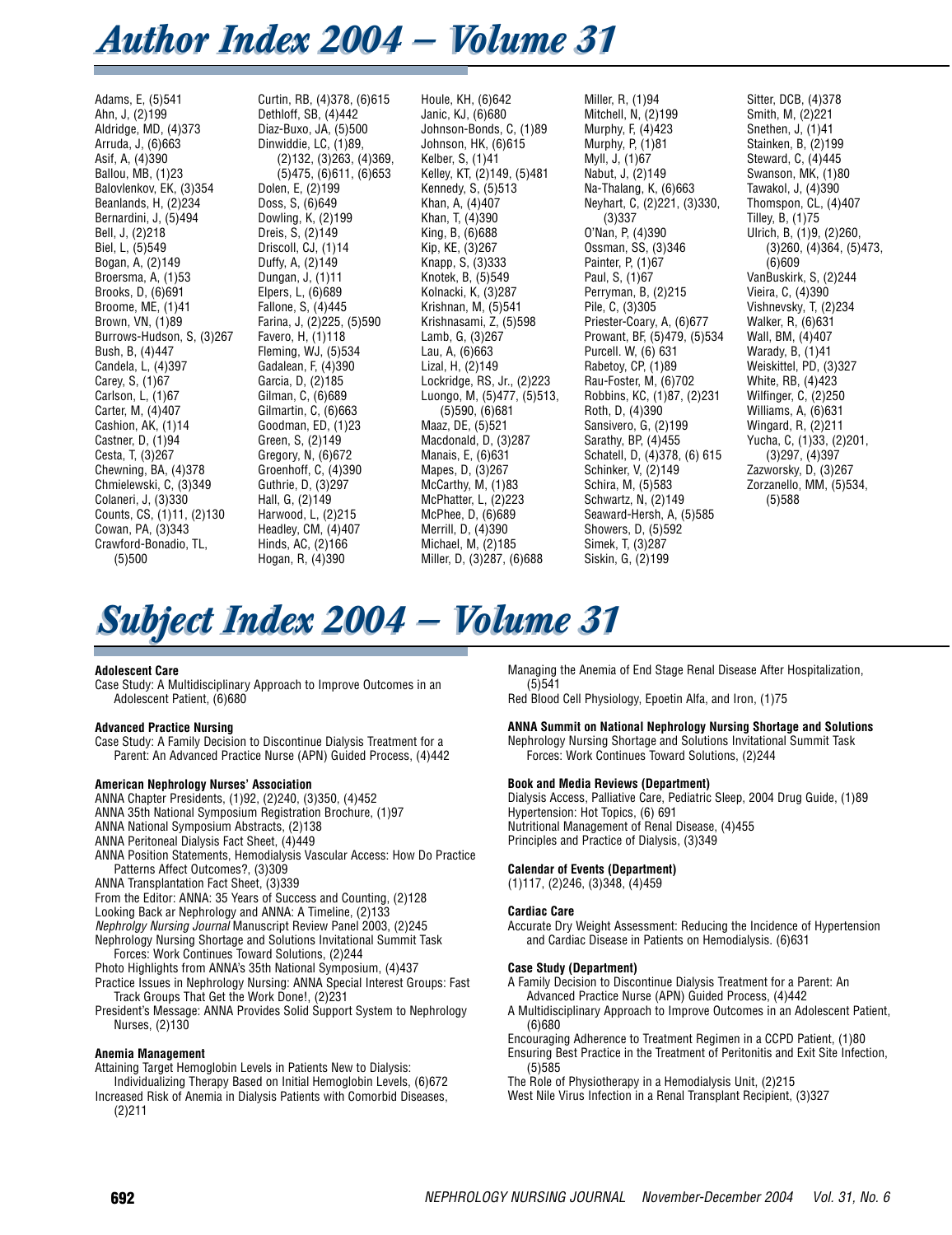#### **Chronic Kidney Disease**

Challenges for Nephrology Nurses in the Management of Children with Chronic Kidney Disease, (3)287

Issues in Renal Nutrition: The Chronic Kidney Disease Epidemic: Nutrition Interventions and Control, (1)83

- Preventing Amputations in Patients with Diabetes and Chronic Kidney Disease, (1)53
- Reliability and Validity of a Risk Assessment Tool for Patients with Kidney Failure, (3)267
- Secondary Hyperparathyroidism in Chronic Kidney Disease: Clinical Consequences and Challenges, (2)185

#### **Clinical Consult (Department)**

Creating a Successful Home Hemodialysis Program, (6)677

Development of an ABO Verification Policy for Solid Organ Tranplants.  $(2)$ 218

Islet Replacement Therapy in Patients with Type I Diabetes, (1)81

IV Iron Administration in a Peritoneal Dialysis Clinic, (4)447

Motivational Interviewing: A Process to Encourage Behavioral Change, (3)346

Peritoneal Dialysis and Hemodialysis: Similarities and Differences, (5)588

## **Continuing Education**

Accurate Dry Weight Assessment: Reducing the Incidence of Hypertension and Cardiac Disease in Patients on Hemodialysis. (6)631

Challenges for Nephrology Nurses in the Management of Children with Chronic Kidney Disease, (3)287

Comparison of Peritoneal Dialysis Solutions, (5)500

How Peritoneal Dialysis Works, (5)481

Obstructive Uropathy: Considerations for the Nephrology Nurse, (2)166 Preventing Amputations in Patients with Diabetes and Chronic Kidney

Disease, (1)53

Renal Handling of Phosphorus and Magnesium, (1)33

Renal Regulation of Acid-Base Balance, (2)201

Renal Regulation of Extracellular Fluid and Osmality, (4)397

Secondary Hyperparathyroidism in Chronic Kidney Disease: Clinical Consequences and Challenges, (2)185

Self-Management, Knowledge, and Functioning and Well-Being of Patients on Hemodialysis,(4)378

The Peritoneal Dialysis Experience: Insights from Long-Term Patients, (6)615

Troubleshooting Non-Infectious Peritoneal Dialysis Issues, (5)521 Urinary Concentration and Dilution, (3)297

## **Controversies in Nephrology Nursing (Department)**

Are We Providing Optimal Pediatric Patient Care in Hemodialysis?, (6)689 Living Anonymous Kidney Donation: A Solution to the Organ Donor Strategy? (3)330

What is the Responsibility of the Nephrology Nurse When the Patient is Chronically Late?, (4)445

When PD is the Only Choice...(5)590

Who Should Bear the Costs of Expensive Transplant Medication?, (2)221

## **Diabetes**

Clinical Consult: Islet Replacement Therapy in Patients with Type I Diabetes, (1)81

Preventing Amputations in Patients with Diabetes and Chronic Kidney Disease, (1)53

## **Educational Supplements**

Adherence to the Dialysis Prescription: Partnering with Patients for Improved Outcomes, (4)432

Attaining Target Hemoglobin Levels in Patients New to Dialysis:

Individualizing Therapy Based on Initial Hemoglobin Levels, (6)672 Hemodialysis Vascular Access: How Do Practice Patterns Affect Outcomes?,

(3)305 Implementing an IV Iron Maintenance Regimen Protocol in a Hemodialysis

Practice, (6)663

Increased Risk of Anemia in Dialysis Patients with Comorbid Diseases, (2)211

Managing Catheter Dysfunction for Better Patient Outcomes: A Team Approach, (6)653

Managing the Anemia of End Stage Renal Disease After Hospitalization, (5)541

Red Blood Cell Physiology, Epoetin Alfa, and Iron, (1)75

#### **End-of-Life Care**

Practice Issues in Nephrology Nursing: Advance Practice in Nursing: Ethical and Role Issues in End-of-Life Care, (1)87

President's Message: Caring Through the End of Life, (3)263

#### **Ethical Issues (Department)**

Advance Directives Vary: One Corporation with Two Choices, (1)94 Honoring DNR Orders in the Dialysis Unit: Implementing a Policy, (1)94 The Management of Cardiopulmonary Arrests in Chronic Dialysis Patients, (1)94

## **From the Editor**

ANNA: 35 Years of Success and Counting, (2)128

Beginning Our Journey Into the World of Genetics, (1)9

Guest Editorial: Commitment • Competency • Creativity • Communication, (5)477

Independence and Self-Care: The Best First Option, (6)609

Leadership: The Professional Responsibility of All RNs, (4)364

Readership Survey Highlights, (3)260

SIG Members Collaborate to Make Peritoneal Dialysis Monograph a Reality!, (5)473

## **Genetics**

From the Editor: Beginnning Our Journey Into the World of Genetics, (1)9 Genetics and Kidney Dysfunction, (1)14

## **Hemodialysis**

Accurate Dry Weight Assessment: Reducing the Incidence of Hypertension and Cardiac Disease in Patients on Hemodialysis, (6)631

ANNA Position Statements, Hemodialysis Vascular Access: How Do Practice Patterns Affect Outcomes?, (3)309

Case Study: The Role of Physiotherapy in a Hemodialysis Unit, (2)215

Clinical Consult: Creating a Successful Home Hemodialysis Program, (6)677 Clinical Consult: Peritoneal Dialysis and Hemodialysis: Similarities and

Differences, (5)588 Controversies in Nephrology Nursing: Are We Providing Optimal Pediatric Patient Care in Hemodialysis?, (6)689

Determinants of Exercise Encouragement Practices in Hemodialysis Staff, (1)67

- Hemodialysis Vascular Access: How Do Practice Patterns Affect Outcomes?, (3)305
- Hemodialysis Vascular Access: Upper Extremity Versus Anterior Chest Wall Graft, (6)642
- Implementing an IV Iron Maintenance Regimen Protocol in a Hemodialysis Practice, (6)663
- Perceived Barriers and Motivators to Exercise in Hemodialysis Patients, (1)23

Practice Issues in Nephrology Nursing: Hemodialysis Special Interest Group Networking Session: Improving Vascular Access Cannulation Skills, (6)688

Self-Management, Knowledge, and Functioning and Well-Being of Patients on Hemodialysis, (4)378

The Role of Real-Time Ultrasound and Physical Examination Measurements in Placement of Cuffed Tunneled Hemodialysis Catheters, (4)407

Use of Tissue Plasminogen Activator Infusion to Re-establish Function of Tunneled Hemodialysis Catheters, (2)199

## **Hypertension**

Accurate Dry Weight Assessment: Reducing the Incidence of Hypertension and Cardiac Disease in Patients on Hemodialysis. (6)631

Book and Media Reviews – Hypertension: Hot Topics, (6) 691

## **Interpreting Research in Nephrology Nursing (Department)**

Advancing Evidence-Based Practice Through Meta Analysis, (3)343 Qualitative Research, (2)234

## **Issues in Renal Nutrition (Department)**

Bone Metabolism and Disease - K/DOQI Impact on Nurses and Dieticians, (3)333

Daily Dialysis: Nutritional Implications and Advantages for a State-of-the-Art Treatment Option, (2)223

Strategies to Improve Albumin in Patients on Peritoneal Dialysis, (5)592

The Chronic Kidney Disease Epidemic: Nutrition Interventions and Control, (1)83